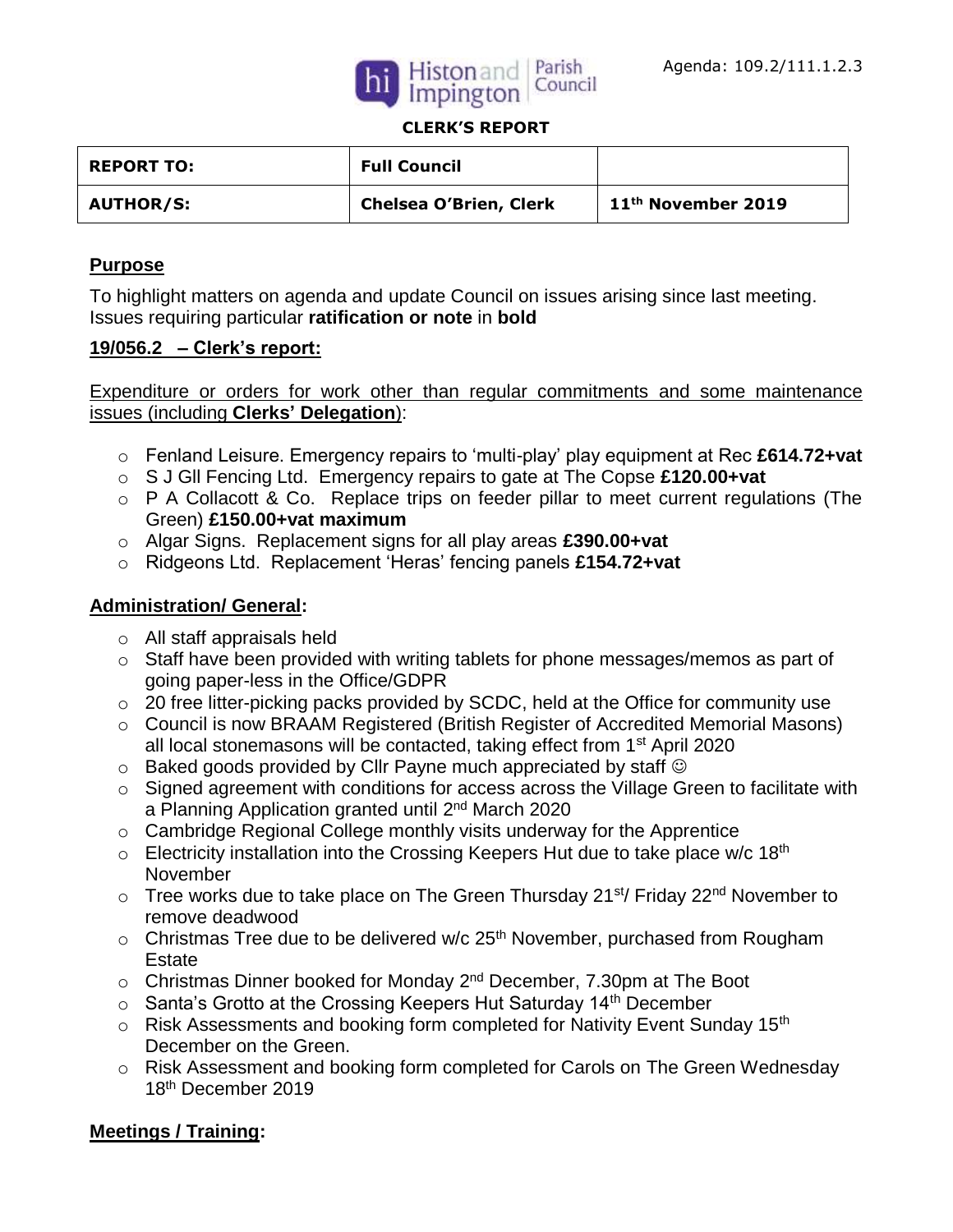- o Clerk and Apprentice attended resident meeting on Station Road to discuss parking and double yellow lines  $28<sup>th</sup>$  October – full report at next Highways meeting
- $\circ$  Clerk and Office Manager/RFO attended meeting with Environmental Health  $5<sup>th</sup>$ November to review processes
- o Committee Clerk met with resident to discuss drainage
- $\circ$  Clerk attended site visit Manor Park with Highways Officer to snag LHI work 6<sup>th</sup> November – full reported to be provided to Highways Committee
- o Clerk, Apprentice and Highways Officer inspected footpaths for upcoming LHI application 14th November
- o Clerk, Committee Clerk, Apprentice, Cllrs Ing and Payne attended Cambridgeshire Local Councils conference Friday 8<sup>th</sup> October

# **Staff matters and holiday/TOIL dates:**

**Clerk – please note the Clerk will not be available between 9am – 6pm Monday 18th November, no phone or email access**

#### **Staff holidays:**

|                             | <b>Holiday</b>                | <b>Christmas</b>        |  |
|-----------------------------|-------------------------------|-------------------------|--|
| <b>Clerk</b>                | w/c 25 <sup>th</sup> November | 24th December           |  |
|                             |                               | 2 <sup>nd</sup> January |  |
| <b>Office Manager</b>       |                               | 23rd December           |  |
|                             |                               | 6 <sup>th</sup> January |  |
| <b>Committee Clerk</b>      |                               | $24th$ December $-$     |  |
|                             |                               | 2 <sup>nd</sup> January |  |
| <b>Apprentice</b>           |                               | $24th$ December –       |  |
|                             |                               | 6 <sup>th</sup> January |  |
| Groundsman                  |                               | 24th December-          |  |
|                             |                               | 2 <sup>nd</sup> January |  |
| <b>Assistant Groundsman</b> | w/c 2 <sup>nd</sup> December  |                         |  |

**Office Christmas Opening Hours:** 

**Monday 23rd December – usual opening hours Tuesday 24th December – Wednesday 1st January – Closed Thursday 2nd January – usual opening hours Friday 3rd January – Closed** 

**Please let Clerk know your holiday dates** as this greatly aids arrangements in the Council diary

### **Visitors to the Office:**

Cllrs Payne, Davies, Moore, Ing, Cleaver, Jenkins, Carrington Several Police visits noting incident in the Car Park

### **Residents:**

- $\circ$  Review of planning applications
- o Allotment holders
- o Booking community room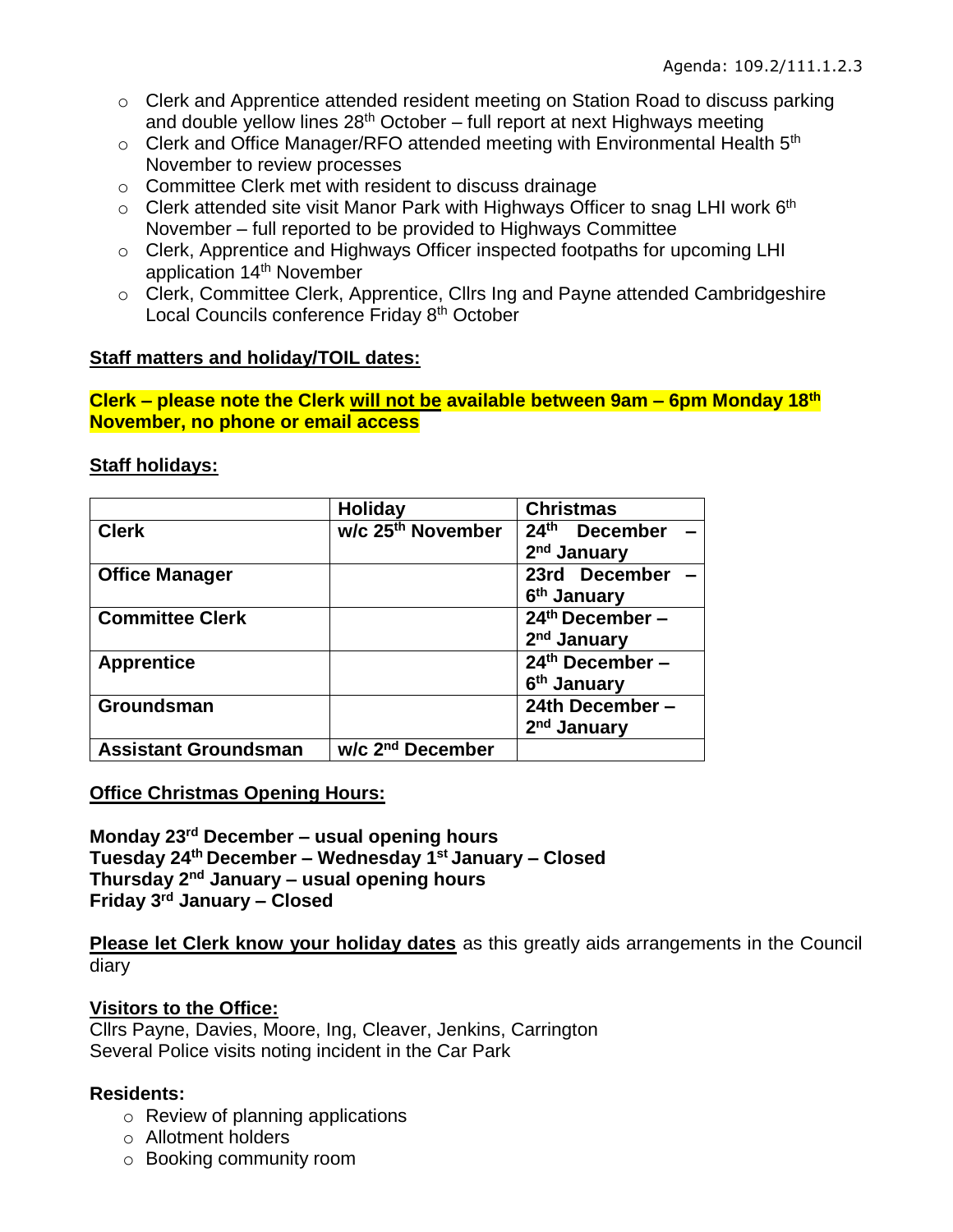o Councillor vacancy enquiry

# **Contractors:**

- o Pro-Serve Electrical
- o Crossover Group
- o Scamblers
- o Brookfields
- o Acacia
- o Tates Treeworks

# **Half Term Update from Connections Bus**

Attendance Figures:

- w/c  $9^{th}$  September 15
- $w/c$  16<sup>th</sup> September 16
- $w/c$  23<sup>rd</sup> September 10
- $w/c$  30<sup>th</sup> September 20
- w/c  $7<sup>th</sup>$  October 23
- $w/c$  14<sup>th</sup> October 15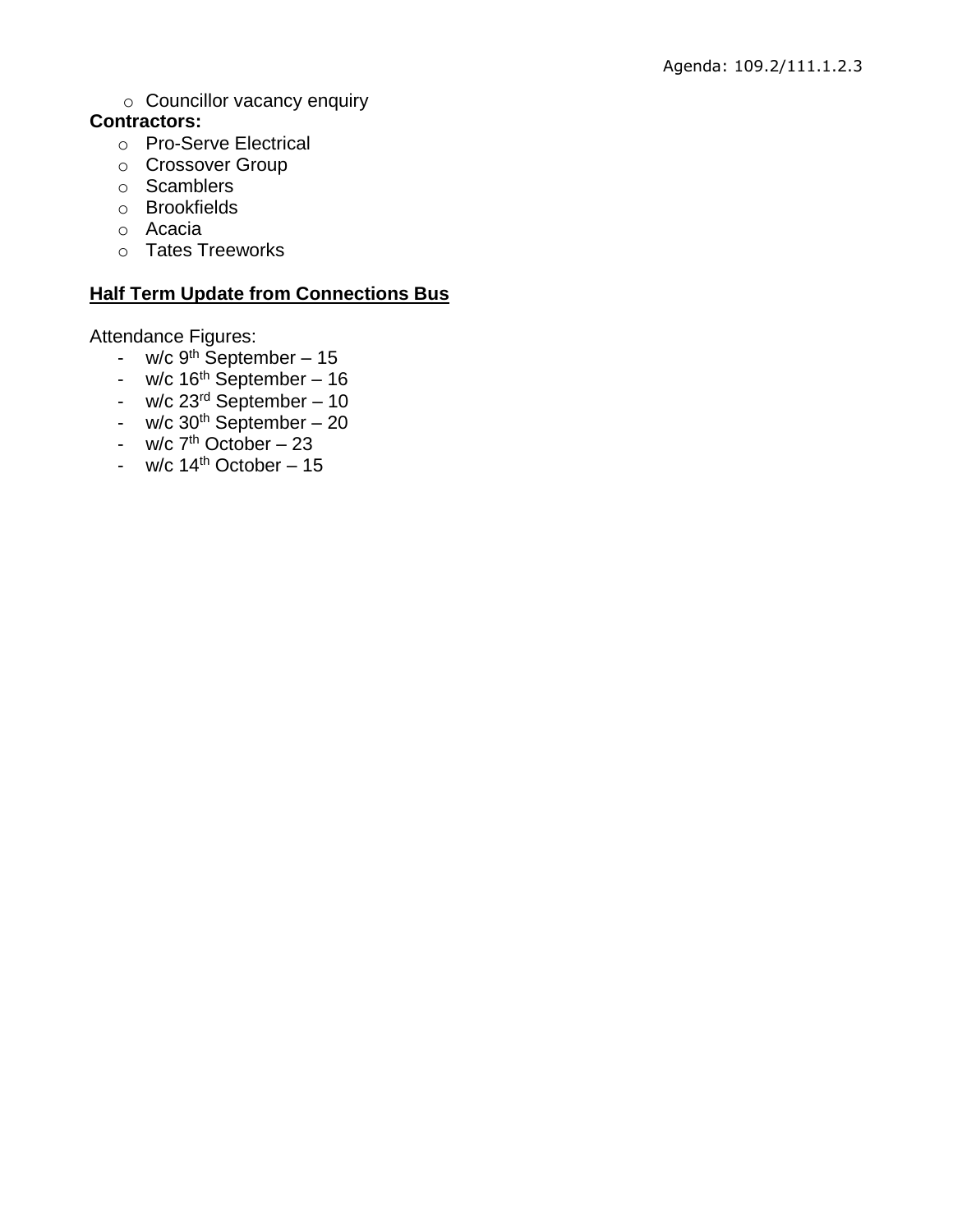

| <b>REPORT TO:</b> | <b>Full Council</b>                       | 12 <sup>th</sup> November 2019 |
|-------------------|-------------------------------------------|--------------------------------|
| <b>AUTHOR/S:</b>  | <b>Lynda Marsh, Office</b><br>Manager/RFO |                                |

# **Purpose**

To list accounts paid by delegated approval, and payment of outstanding accounts

o Accounts paid by delegated approval – to note only:

| <b>Expenses paid by DDR</b>          |                                                            |            |        |          |                                                      |
|--------------------------------------|------------------------------------------------------------|------------|--------|----------|------------------------------------------------------|
| <b>Beneficiary</b>                   | Description                                                | <b>Net</b> | Vat    | Gross    | Cost Centre                                          |
| Barclaycard                          | Piaggio road tax, stationery, Christmas<br>lights, battery | 255.40     | 15.79  |          | 271.19 Environment,<br>Recreation,<br>Administration |
| Onecom Ltd                           | Telephone and broadband                                    | 80.06      | 16.01  |          | 96.07 Administration                                 |
| Sharp Copy IT                        | Copier reading                                             | 41.48      | 8.30   |          | 49.78 Administration                                 |
| <b>Unity Trust Bank</b>              | Bank charges - manual credit handling fee                  | 4.50       |        |          | 4.50 Finance & Legal                                 |
| <b>British Gas</b>                   | Gas - September account                                    | 68.37      | 3.41   |          | 71.78 Recreation                                     |
| London Fuel                          | Unleaded fuel                                              | 28.23      | 5.65   |          | 33.88 Recreation,<br>Environment                     |
| <b>British Gas</b>                   | Electricity - October account                              | 602.46     | 120.49 |          | 722.95 Recreation                                    |
| Cambridge Water                      | <b>Business rates - Burial Ground</b>                      | 35.69      |        |          | 35.69 Environment                                    |
| Cambridge Water                      | Business rates - Homefield Park                            | 15.17      |        |          | 15.17 Environment                                    |
| <b>British Gas</b>                   | Gas - October account                                      | 134.84     | 6.74   |          | 141.58 Recreation                                    |
| Siemens Financial<br><b>Services</b> | Copier lease rental                                        | 194.34     | 38.86  |          | 233.20 Administration                                |
| <b>PWLB</b>                          | Office Loan - pmt 28 of 50                                 | 1,329.71   |        |          | 1,329.71 Finance & Legal                             |
| <b>PWLB</b>                          | 12 New Road loan - pmt 19 of 20                            | 1,173.58   |        |          | 1,173.58 Finance & Legal                             |
| <b>Total</b>                         |                                                            | 3,963.83   | 215.25 | 4,179.08 |                                                      |

|                                          | <b>Accounts for Approval</b>            |            |       |                       |
|------------------------------------------|-----------------------------------------|------------|-------|-----------------------|
| <b>Expenses paid by BACS Description</b> |                                         | <b>Net</b> | Vatl  | Total Cost Centre     |
| S D Carrington                           | Travel expenses - training course       | 14.53      |       | 14.53 Administration  |
| <b>Roger Hovells</b>                     | Office cleaning                         | 30.00      |       | 30.00 Administration  |
| <b>CBS Office Solutions</b>              | Stationery                              | 25.60      | 5.12  | 30.72 Administration  |
| Leisure Controls Ltd                     | Light tokens for floodlights            | 105.00     | 21.00 | 126.00 Recreation     |
| S J Gill Fencing Ltd                     | Repairs to gate at CKH (Copse) inc      | 120.00     | 24.00 | 144.00 Environment    |
|                                          | replacement post                        |            |       |                       |
| <b>Ridgeons Ltd</b>                      | Sand                                    | 108.99     | 21.80 | 130.79 Recreation     |
| <b>Berrycroft Stores Ltd</b>             | <b>Fertilisers</b>                      | 158.64     | 31.73 | 190.37 Recreation     |
| P Moody                                  | Repairs to door and window frames CKH   | 245.00     |       | 245.00 Spec Reserve   |
|                                          | inc materials                           |            |       |                       |
| <b>SLCC</b>                              | Annual membership                       | 247.00     |       | 247.00 Administration |
| SD Groundscare Ltd                       | Grass seed and soil conditioner         | 275.00     | 21.00 | 296.00 Recreation     |
| C Wilson                                 | Contractor to assist with pitch marking | 385.00     |       | 385.00 Recreation     |
| Scamblers                                | Repairs to Piaggio - electric model     | 447.10     | 89.42 | 536.52 Environment    |